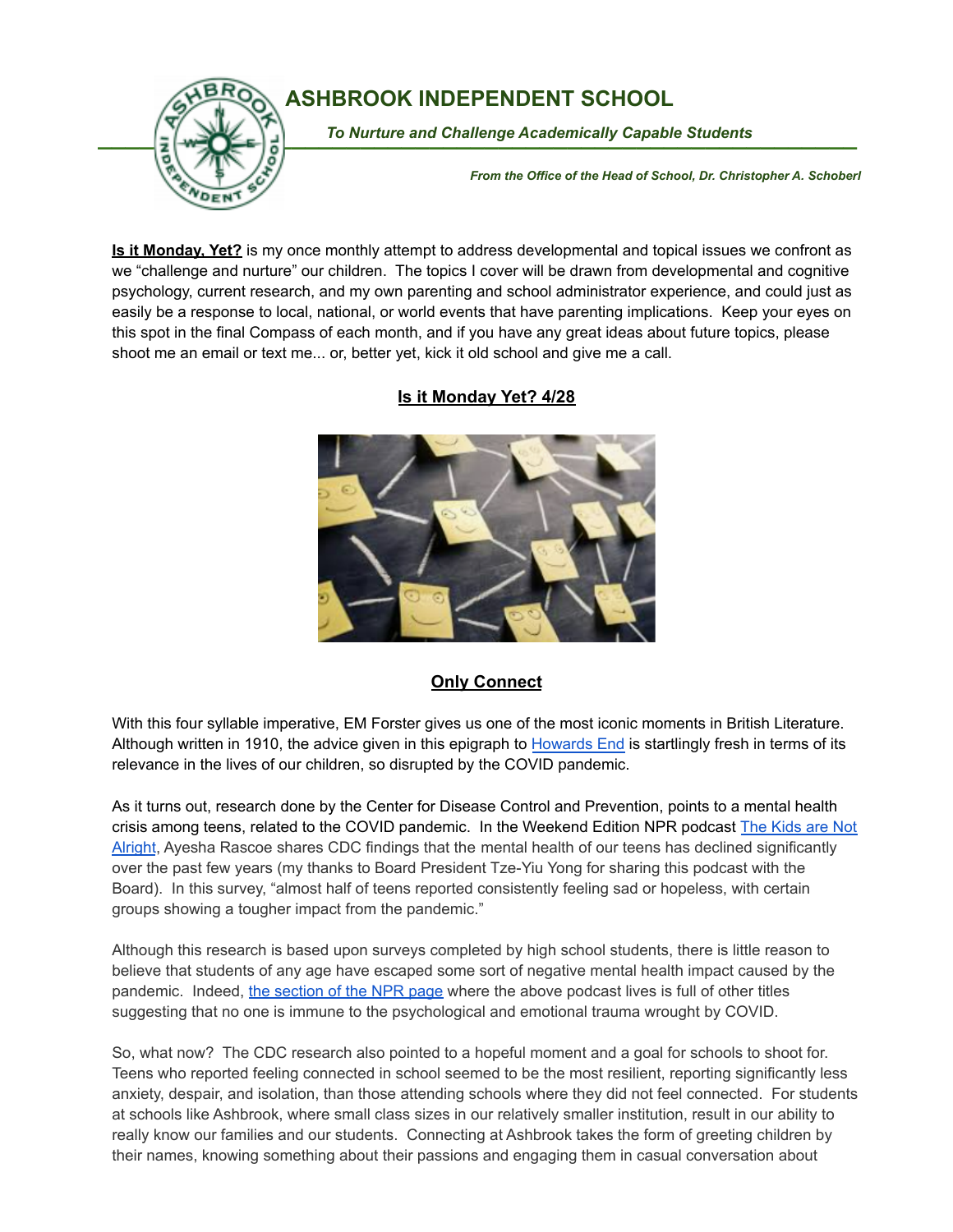same, making sure we are balancing face time with screen time, and partnering with families on a regular basis. When students feel known, they feel as though they belong.

As I read and listened to this NPR piece, I felt as though I were reading the Ashbrook Family Handbook. For example, Kathleen Ethier, who leads the Division of Adolescent and School Health at CDC, noted that

young people who feel connected to others at their school, so what that means is that there are others at their school who care about them, who are interested in their wellbeing, who are interested in their success… young people who feel that way between 7th-12th grades, 20 years later have better outcomes in terms of their mental health.

Indeed, the sense of membership that comes with being a part of a community that values one's presence has lasting effects. It is a powerful force that acts as a shield against the "slings and arrows" encountered by our children as they leave Ashbrook, travel through high school and college, and grow into young adults. As parents, what better feeling is there than to know that the investment you have made in a school that challenges, nurtures, AND connects your children, has equipped them with what they will need to courageously and competently encounter life on their own terms.

At Ashbrook, this very real link between the human need for connection and mental health, is a moment to recognize the value proposition of

- the importance of the Ashbrook environment as free from behavioral issues, where teachers can spend time establishing relationships with students rather than policing behavior,
- our school culture as defined by a vigilance and zero tolerance for bullying where kids can connect with each other without fear of ridicule or teasing,
- the time our teachers put into thoughtfully and purposely balancing the use of technology in our classrooms, so that students spend an essential amount of time in conversation with their teachers and in face to face encounters with peers.
- teachers who employ methods that encourage hands on collaboration and problem solving between students working cooperatively.
- a smaller school and small classroom sizes, by design, where students can be known and families can be readily partnered with.
- our accessible, present, and open minded school leadership, able to make local decisions in response to local needs, rather than following statutes, collective bargaining rules, or protocols issued from a central office or distant state entity.
- a collegial staff that regularly connects with each other, both professionally and socially, who very much enjoy working together, which ultimately ripples into a positive school ethos and enhanced student experience.

Each of these is an important part of what makes up the student experience at Ashbrook School, and a significant part of the return on investment of the Ashbrook choice.

Ultimately, this urge to connect is not only a great form of pedagogy (after all, we know that children learn best through relationships), but also an act that fulfills a basic human need: membership! For those of us who read Vivek Murthy's Together: the Healing Power of Human Connection in a Sometimes Lonely World this past summer, this is not new news. Wrote Murthy, "... the human need for social connection is more than a simple feeling or convenience- it's a biological and social